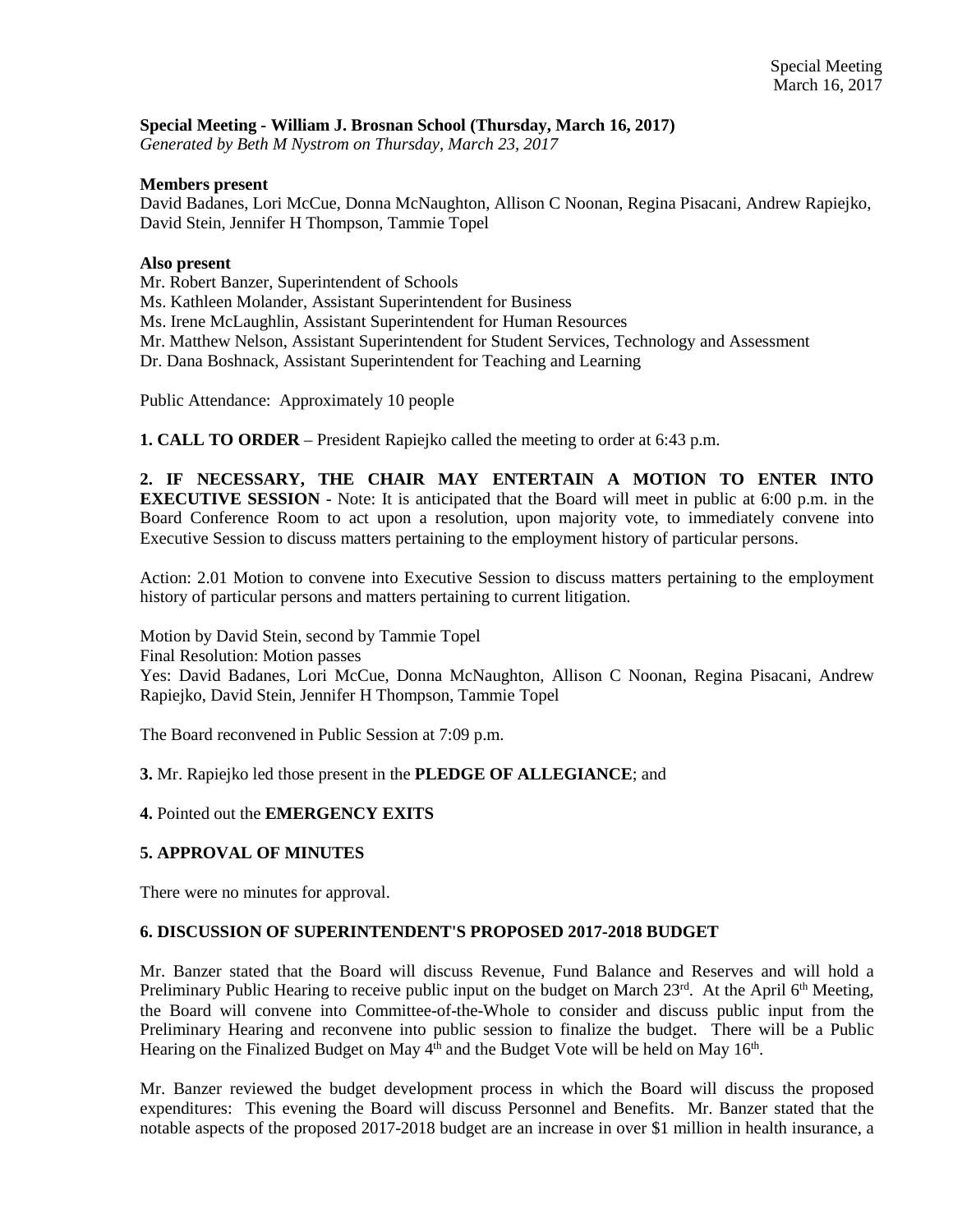decrease in over \$1 million in the Teacher Retirement System contribution, expansion of the Co-Teaching Model, and a slight reduction in instructional and support staff mainly due to enrollment.

Mr. Banzer reviewed the actual 2016-2017 enrollment of 5,489 and the projected 2017-2018 enrollment of 5,346 which shows a decrease of 146 students. The Grades K-6 staffing proposes a reduction of 1.0 FTE at Fifth Avenue Elementary School, a reduction of 2.0 FTE at Norwood Avenue Elementary School, a reduction of 1.0 FTE at Ocean Avenue Elementary School, a proposed increase of 2.0 FTE in Kindergarten which is to be determined based on projection, a reduction of 2.0 FTE at East Northport Middle School, and an increase of 1.0 FTE in Computer Studies – ITRT. The proposed staffing in Grades K-6 results in a reduction of 3.0 FTE. Mr. Banzer reviewed the Projected Staffing and Class Size at the six elementary schools.

The Art, Music and Physical Education staffing proposes a reduction of .2 FTE in Art at East Northport Middle School, a reduction of .1 FTE in Music at East Northport Middle School, an increase of .1 FTE in Music at Northport High School, and a reduction of .2 FTE in Physical Education at East Northport Middle School. The proposed staffing in Art, Music and Physical Education is a reduction of .4 FTE.

The English, Math, Science, English as a New Language (ENL), Social Studies and World Languages staffing proposes a reduction of .2 FTE in English at Northport Middle School, a reduction of .3 FTE in English at Northport High School, a reduction of .2 FTE in Social Studies at Northport Middle School, and increase of .2 FTE in Social Studies at Northport High School, a reduction of .5 FTE in Mathematics at Northport Middle School, a reduction of .2 FTE in Mathematics at Northport High School, an increase of .3 FTE in Science at East Northport Middle School, a reduction of .2 FTE in Science at Northport Middle School, an increase of .6 FTE in Science at Northport High School, an increase of .2 FTE in World Languages at East Northport Middle School, a reduction of .2 FTE in World Languages at Northport Middle School, and an increase of .2 FTE in World Languages at Northport High School. The proposed staffing in English, Math, Science, ENL, Social Studies and World Languages is an increase of .3 FTE.

The Health, Family and Consumer Science (FACS), Technology and Business staffing proposes a reduction of .2 FTE in Health Education at East Northport Middle School, a reduction of .2 FTE in Health Education at Northport Middle School, an increase of .2 FTE in Health Education at Northport High School, a reduction of .25 FTE in FACS at East Northport Middle School, an increase of .1 FTE in FACS at Northport Middle School, an increase of .5 FTE in FACS at Northport High School, a decrease of .05 FTE in Technology at East Northport Middle School, a decrease of .3 FTE in Technology at Northport Middle School, a decrease of .1 FTE in Technology at Northport High School, and an increase of .2 FTE in Business at Northport High School. The proposed staffing in Health, Family and Consumer Science, Technology and Business is a decrease of .1 FTE.

The Speech, Counselors, Social Workers, Student Support, Special Education and Teaching Assistants staffing proposes an increase of 1.0 FTE in Speech District-wide, an increase of 1.0 FTE in Psychologists, an increase of 3.0 FTE in Special Education, a decrease of 4.0 FTE in Teaching Assistants. The proposed staffing Speech, Counselors, Social Workers, Student Support, Special Education and Teaching Assistants is an increase of 1.0 FTE.

The Support Staff staffing proposes a decrease of 4.0 FTE in Teacher Aides, a decrease of 1.0 FTE in Confidential Clerical, an increase of 1.0 FTE in High School Security Monitors, a reduction of 2.0 FTE in Transportation – 8 hour Drivers, an increase of 2.0 FTE in Transportation – 6 hour Drivers, a reduction of 1.0 FTE in Custodians, an increase of 1.0 FTE in Grounds, and a reduction of 1.0 FTE in Supervisors. The proposed staffing in Support Staff is a decrease of 5.0 FTE.

The staffing summary is a proposed reduction of 2.2 FTE in Instructional Staff, no change in Administrative Staff, and a reduction of 5.0 FTE in Support Staff.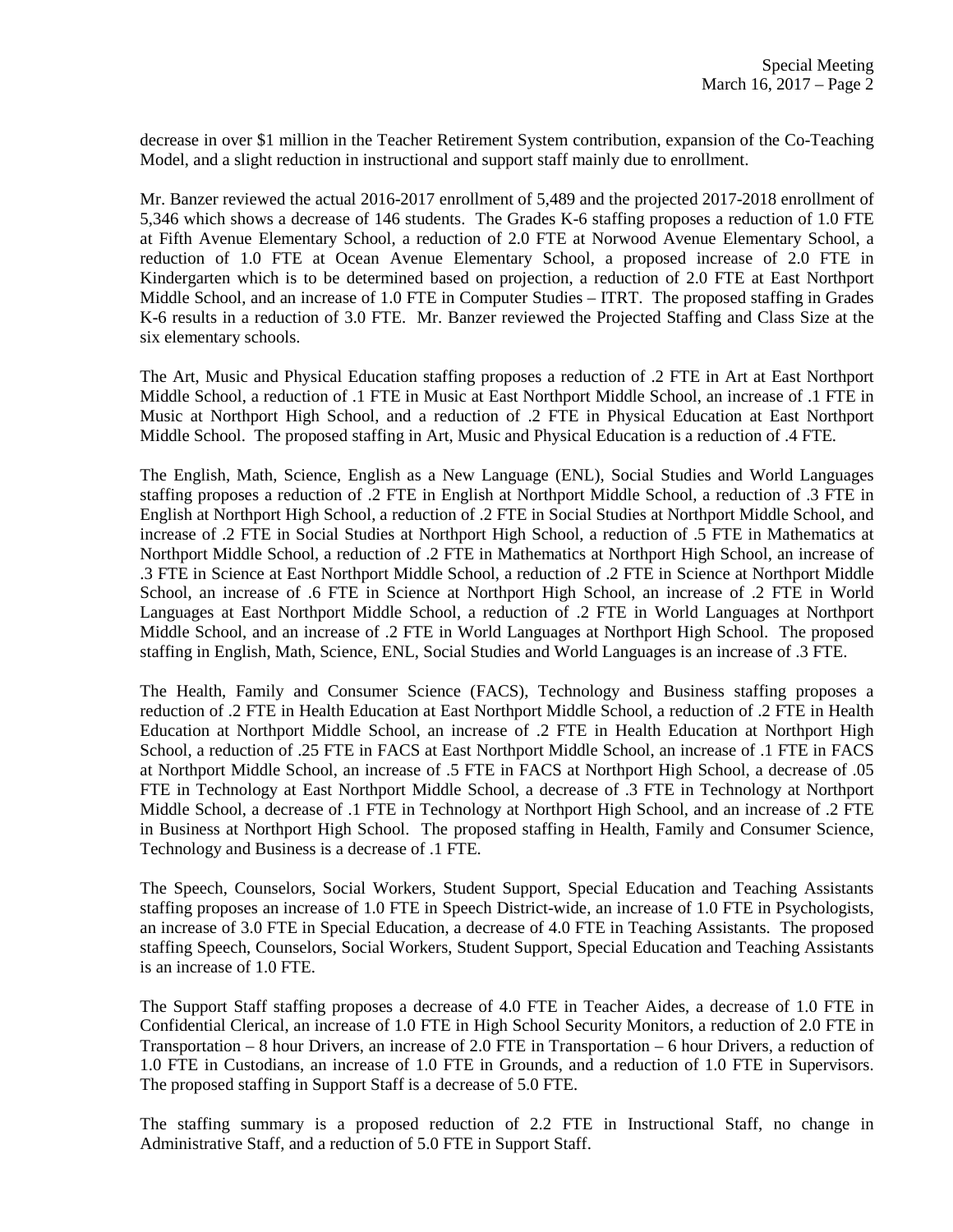Mr. Banzer reviewed the 2017-2018 Projected Benefits:

|                                    | 2017-2018       | 2016-2017     | \$ Change       | % Change  |
|------------------------------------|-----------------|---------------|-----------------|-----------|
|                                    | Proposed Budget | <b>Budget</b> |                 |           |
| <b>ERS</b>                         | \$2,439,961     | \$2,388,454   | \$51,507        | 2.16%     |
| <b>TRS</b>                         | \$6,734,895     | \$8,032,324   | $(\$1,297,429)$ | (16.15%)  |
| <b>FICA</b>                        | \$6,289,403     | \$6,237,785   | \$51,618        | .83%      |
| <b>Health and Dental Insurance</b> | \$19,809,690    | \$18,632,652  | \$1,177,038     | 6.32%     |
| Workers' Compensation              | \$1,200,000     | \$1,200,000   | \$0             | $0\%$     |
| <b>Other Insurance Benefits</b>    | \$329,216       | \$329,216     | \$0             | $0\%$     |
| <b>TOTAL</b>                       | \$36,803,165    | \$36,820,431  | $(\$17,266)$    | $(.05\%)$ |

Mr. Banzer reviewed the 2017-2018 Expenditure Summary:

|                               | 2017-2018       | 2016-2017     | \$ Change     | % Change  |
|-------------------------------|-----------------|---------------|---------------|-----------|
|                               | Proposed Budget | <b>Budget</b> |               |           |
| Personnel                     | \$87,593,284    | \$85,530,365  | \$2,062,919   | 2.41%     |
| <b>Benefits</b>               | \$36,803,165    | \$36,820,431  | (\$17,266)    | $(.05\%)$ |
| Special Education and BOCES   | \$14,757,289    | \$14,328,412  | \$428,877     | 2.99%     |
| Instruction, Technology and   |                 |               |               |           |
| <b>Central Administration</b> | \$12,994,111    | \$12,908,850  | \$85,261      | .66%      |
| <b>Buildings and Grounds</b>  | \$3,679,505     | \$4,260,238   | $(\$580,733)$ | (13.63%)  |
| Transportation                | \$7,514,511     | \$7,532,587   | (\$18,076)    | $(.24\%)$ |
| <b>TOTAL</b>                  | \$163,341,865   | \$161,380,883 | \$1,960,982   | 1.215%    |

Discussion: 6.01 Discussion of Personnel Service Costs (salaries, benefits)

The Board discussed the following Budget Function Codes:

| <b>Function Code</b> Description |                                         |
|----------------------------------|-----------------------------------------|
| 1040                             | District Clerk                          |
| 1240                             | <b>Chief School Administrator</b>       |
| 1310                             | Accounting                              |
| 1311                             | <b>Business Administration</b>          |
| 1320                             | Auditing                                |
| 1325                             | Treasurer                               |
| 1345                             | Purchasing                              |
| 1430                             | <b>Human Resources</b>                  |
| 1480                             | <b>Public Information and Services</b>  |
| 1620                             | <b>Operation of Plant</b>               |
| 1621                             | Maintenance of Plant                    |
| 1660                             | Central Warehouse                       |
| 1670                             | Central Printing and Mailing            |
| 2010                             | Curriculum Development and Supervision  |
| 2020                             | Supervision - Regular School            |
| 2040                             | Supervision - Special School            |
| 2070                             | In-Service Training - Instruction       |
| 2110                             | Teaching - Regular School               |
| 2250                             | Programs for Students with Disabilities |
| 2310                             | <b>Continuing Education School</b>      |
| 2320                             | Summer School                           |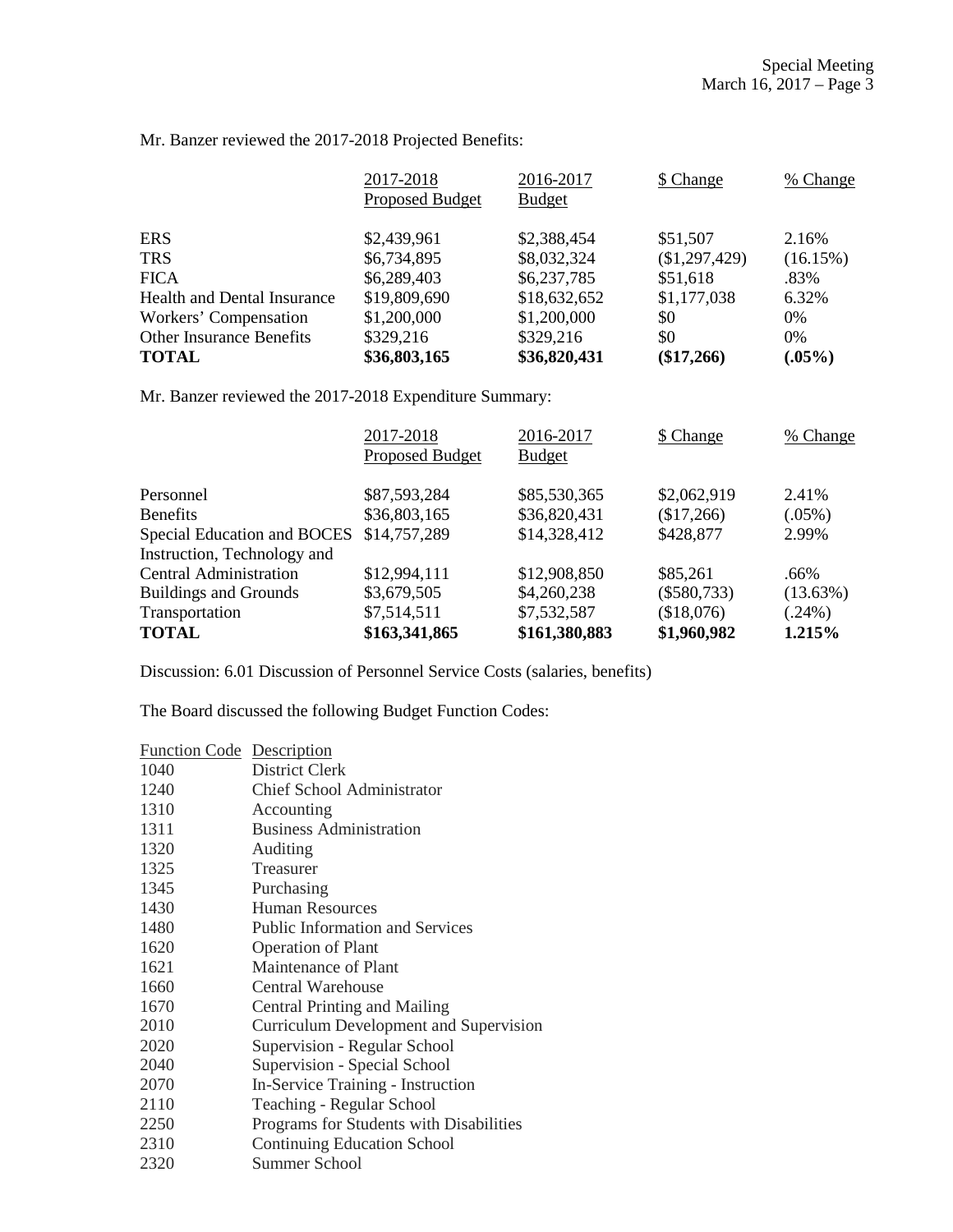| 2610 | School Library and Audio Visual           |
|------|-------------------------------------------|
| 2630 | <b>Computer Assisted Instruction</b>      |
| 2805 | Attendance                                |
| 2810 | Guidance                                  |
| 2815 | <b>Health Services</b>                    |
| 2820 | <b>Psychological Services</b>             |
| 2822 | <b>Education Related Support Services</b> |
| 2825 | <b>Social Work Services</b>               |
| 2850 | Co-Curricular Activities                  |
| 2855 | Interscholastic Athletics                 |
| 5510 | <b>District Operated Transportation</b>   |
| 7140 | <b>Community Recreation</b>               |
| 8060 | Community - Civic Activities              |
| 9010 | <b>ERS</b>                                |
| 9020 | <b>TRS</b>                                |
| 9030 | Social Security                           |
| 9040 | Workers' Compensation                     |
| 9045 | Life Insurance                            |
| 9050 | Unemployment Insurance                    |
| 9055 | Disability Insurance                      |
| 9060 | <b>Health Insurance</b>                   |
| 9087 | <b>Extended Sick Leave</b>                |
| 9088 | <b>Accrued Leave Payout</b>               |
| 9089 | <b>Other Employee Benefits</b>            |
|      |                                           |

**7. ADJOURNMENT** - Board policy required adjournment by 10:30 pm, unless meeting is extended by vote.

Information: 7.01 UPCOMING MEETINGS

President Rapiejko reviewed the upcoming meetings:

SPECIAL MEETING TO DISCUSS PROPOSED BUDGET PRELIMINARY PUBLIC HEARING Thursday, March 23, 2017 Budget Discussion - Revenue, Fund Balance, Reserves Preliminary Hearing to Receive Additional Public Input on Budget

SPECIAL MEETING TO FINALIZE BUDGET Thursday, April 6, 2017 7:00 p.m. William J. Brosnan School Cafeteria

SPECIAL MEETING TO VOTE ON BOCES ADMINISTRATIVE BUDGET & TRUSTEES Tuesday, April 25, 2017 7:00 p.m. William J. Brosnan School Cafeteria

HEARING ON FINALIZED BUDGET Thursday, May 4, 2017 7:00 p.m. William J. Brosnan School Cafeteria